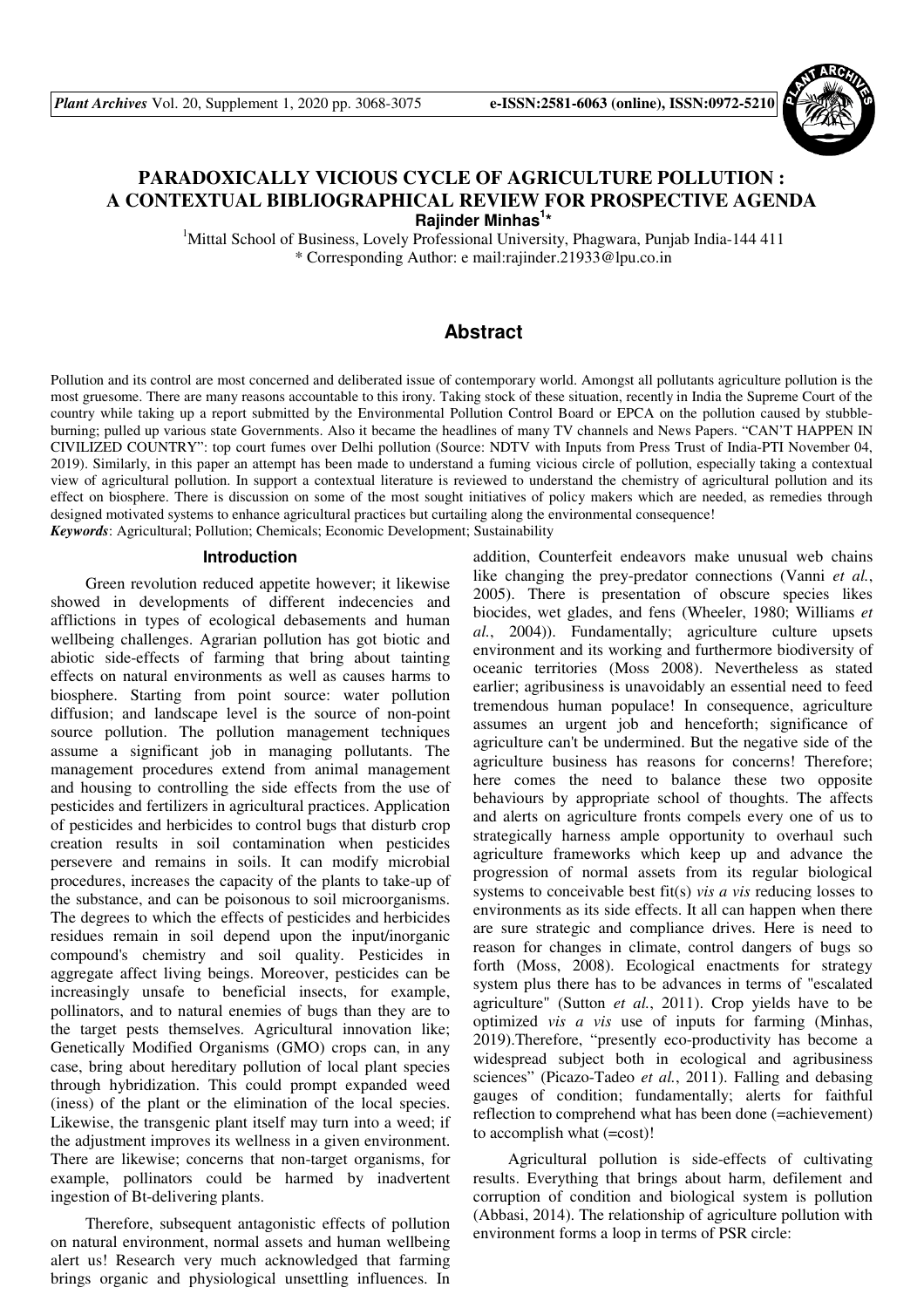**Pressure (P):** It is utilized to comprehend the pressure the earth is to face from the agricultural exercises which cause an adjustment in the states of condition.

**State(S):** It is the present status of the earth.

**Reaction (R):** Resultant impacts (in term of cultural pressure). It is a difference of two above stated conditions viz Pressure (P) and State(S).

# **Pollution Versus Agriculture**

Pollution severely influences the crops. Seriousness of harms can be measures of poisons and pervasiveness of different conditions which are troublesomely connected to yield of crops (Agrawal, 2005). The toxins can be poisonous synthetic concoctions, ozone harming substances, and other unsafe airborne particles which adversely influencing the efficiency, quality and yield.

## **Air Pollution versus Agriculture:**

Pollution radiated noticeable all around from the three conditions of matters for example solids, fluids and gases in air is called air pollution. The scenario of air contamination is the result of many components like:-

## **Ozone:**

Ozone pollutes agriculture. The drastic impacts of ozone on the development of crops were rightly observed in 1944 (Roy *et al.*, 2009). Ozone is "development of the complex photochemical responses in the troposphere including nitrogen oxides, carbon monoxide, and unpredictable substances. Emanating substances from the burning of non-renewable energy sources and from motors fuel add to the ozone formations" (Guderian, 1985). The seriousness of contamination is very much demonstrated in term of "harm to many plant species, for example, cucumber, grape, tomato, onion, potato, radish, and tobacco crop when it enters into plants through their stomata; which are little openings in the leaves (Del Valle-Tascon; Griffi ths 2003; Carrasco-Rodrigue 2004)". On indications it is seen by scientists that contamination manifestations typically show up on "the upper piece of the leaves causing chlorosis (yellowing of leaves), bit development (>1 mm distance across) and foliar damage in the yields prompting decline in the harvest creation. It is likewise seen that dicot plants (cotton, peanuts) are more influenced by ozone fixation than monocots like; corn and wheat" (Heagle, 1989). It is additionally included that ozone pollution restrains photosynthesis; expand the senescence procedure and "causing other cell and metabolic damage (Miller 1987; Runeckles and Chevone, 1991)". Again it is demonstrated by the researchers that; "ozone inside the chloroplast, stops the action of ribulose bisphosphate: carboxylase (Rubisco) bringing about the abatement of carbon and in this manner there is lesser production" (Heath and Taylor, 1997).

# **Sulfur dioxide:**

Among the group sulfur oxides  $(SO_X)$ .  $SO_2$  is generally grim and perilous and is for the most part used to refer sulfur oxides. Sulfur dioxide is the compound of sulfur and oxygen mixes. It when essentially radiated noticeable all around is one of the reasons for air pollution. Ignition and combustion of fossil fuels and non-renewable energy sources, coal, oils and other modern heating and melting tendencies add to the formation of sulfur dioxide (Emberson, 2003). Industrial procedures which lead to the extraction of metal from

minerals are the primary drivers for this contamination. Eruption of volcanoes and ejection of magma radiated along these lines plus engineering for building autos, trains, boats and motors, vehicles and substantial hardware that utilizes and consumes fuels with sulfur substance are among the major sources which cause sulfur pollution. Sulfur also attacks foliage and decreases the development of the plants. It is again proved that soybean is the most influenced crop because of sulfur dioxide contamination. Taken up by the stomata of plants because of its dissolvability; it can prompt two types of damage for example milder or acute and severe or chronic. There arise an occurrence of intense damage; necrotic sores are seen on the two sides of the leaf along the veins and edges which has happened because of the take-up of high sulfur dioxide. In interminable damage there is an introduction to the sulfur dioxide which prompts chlorosis (Mudd, 1975). Moreover, Furthermore, "crop plants such as alfalfa, barley, radish, spinach, and tobacco are also sensitive to sulfur dioxide gas" (Cohen *et al.* 1981). Sulfur dioxide is likewise a reason for acidic downpour and this downpour gravely influences the delicate biological system. The corrosive downpour which contains substance of this gas harms "the roots and shoots arrangement of plant species and drains out numerous significant minerals and supplements from the soil and in consequence affects the crop yields" (Tabatabai and Olson, 1985). In progression it is proved further that "oxygen and sulfur dioxide gases respond to deliver sulfur trioxide, which further responds with water fumes present noticeable all around to shape sulfuric corrosive or corrosive downpour making circuitous harm to trees and plants" (Matsubara *et al.*, 2009).Sulfur dioxide impacts health wellbeing as exposure to this gas can hurt the respiratory system of living beings. It challenges respiratory system and results in disorder like asthma. The kids are specifically increasingly exposed to such asthmatic issue. Sulfur dioxide is likewise one the significant compound in making sulfur oxides  $(SO_X)$ .  $SO_X$  further respond with different substances in the climate and make mixes in term of particulate matter (PM) contamination which is a substance when sulfur molecule directly enters into lungs and creates health disorders.

# **Fluorides:**

After ozone and  $SO_3$ ; fluoride is observed as the most significant pollutant (Telesiński *et al.,* 2011). "Fluoride is available as hydrogen fluoride discharged from heating rocks, kilns, ovens and industrial facilities producing aluminum and phosphate fertilizers" (Khan, 2012). Fluoride changes the physiology of the plants. The germination and yield of the harvests are antagonistically influenced. It is opined and proved by the scientists that higher level of fluorides diminishes the photosynthesis procedure, "changes the structure and membrane permeability and may likewise actuate different modifications in physiological and biochemical structure of crops" (Gautam *et al.,* 2010). Beside this excessive fluorine gas "harms peach, grape, plum, sweet corn, and barley" (Griffi ths 2003). It merits referencing that the low degree of fluorides is also not acceptable. Low degree of fluorides can prompt metabolic unsettling influences. "It causes yellowing of leaf edges in both monocots and dicots" (Gautam and Bhardwaj 2010). It hinders the protein's capacities, for example, "glucose-6phosphate dehydrogenase, malate dehydrogenase, peroxides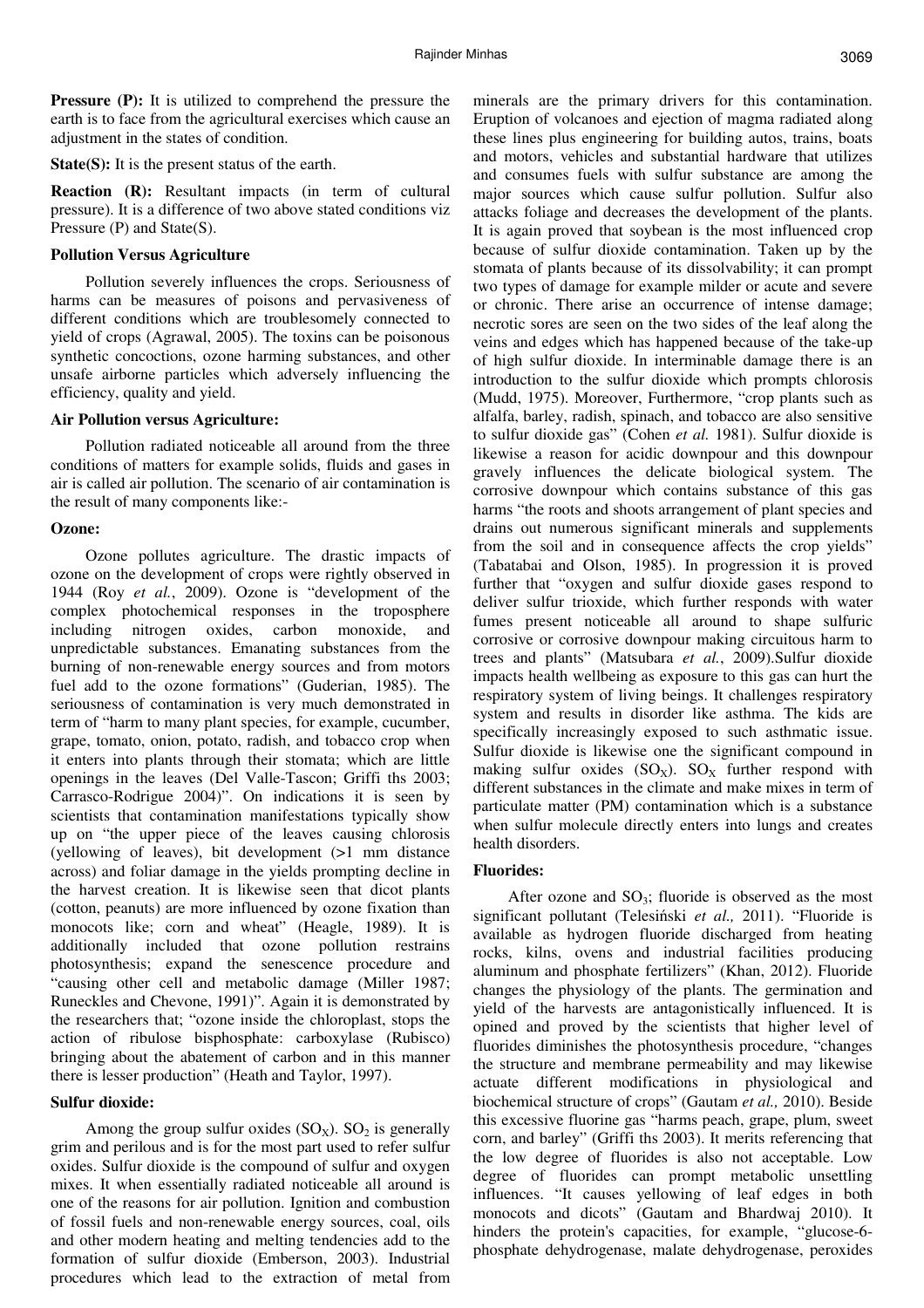3070

and ATPase-a significant catalyst of chloroplast" (Treshow and Anderson 1991).

# **Greenhouses Gases:**

Greenhouse effect is that greenhouse gases makes optimization by absorbing infrared radiations from sunlight and by reflecting back in the atmosphere. Similarly: earth's temperature is maintained. But there is a threat to this greenhouse mechanism. It is because of "irregularity between the sources and sinks of these gases and their fixation in the air is expanding step by step which is a potential danger to our Earth's populace and are ending up being the significant contributor to the adverse changes in the atmospheric and climatic conditions" (Preston and Leng 1989).

### **Polluting Gases:**

Polluting gases principally incorporate carbon dioxide, nitrous oxide and methane which are typically created from wetlands.

#### **Carbon Dioxide:**

The significant constituent for photosynthesis is carbon dioxide. Carbon dioxide is basic gas which plant breathes and is fundamental for their development. This procedure all in all is designated "carbon fertilization". It is proved that the raised fixations of carbon dioxide are destructive for the "development cycle, physiological structure and chemistry of plants as this gas is answerable for 60–70 % of greenhouse impact" (Hatano and Lipiec 2004). Industrial smoke, burning of fossil fuels and manures and so forth are the fundamental sources of carbon dioxide generation. Carbon dioxide enters the plants through their stomata and causes "necrotic injuries" on the "leaves of tomato and cucumber" (Griffi ths 2003). Also the rise of carbon dioxide "causes increment in the convergence of nonstructural starches inside the leaves and it very well may be an explanation of decreased nitrogen amount in plant tissues" (Ainsworth and Long, 2005). Research likewise demonstrated that in quest of better returns; farmers use fertilizers to upgrade the yield of crops. Attributable to this propensity "more carbon dioxide released by plants during respiration process, which has some uncommon and drastic consequences for the atmosphere" (Ainsworth and McGrath, 2010).

#### **Nitrogen Oxide:**

It contains "nitrogen dioxide  $(NO<sub>2</sub>)$  and nitric oxide (NO) and both of these compositions fundamentally cause pollution and form nitrous oxide  $(N_2O)$ . Oxides are primarily created by the reactions between oxygen and nitrogen present in the environment and it happens at high temperature" (Emberson, 2003). It is additionally included that "nitrous oxide is likewise created by the microorganisms present in the soil. It is also proved that added that enormous measure of nitrogen is also available when it is not absorbed by the plants" (Doll and Baranski, 2011). Research likewise supplements that "Nitrous oxide is additionally discharged by growing nitrogen-fixing crops and by the applications of fertilizers in the cropland" (Aneja *et al.,* 2009). Moreover oxides are also produced by fuel ignition by vehicles. Fertilizers also prompt change of nitrogen into nitrous oxide when reacting with microorganisms present in the soil (Sanders 2012). Nitrogen oxides are additionally causative operator of acidic rain. The negative impacts can be found in developing crops like *Nicotiana tabacum* (tobacco), *Daucus carota* (carrot) and *Pisum sativum* (peas).On manifestations it is additionally found that on the upper surface of the leaf there are seen dim and green-shaded patches bringing about sores. There are mild damage side effects on radish and alfalfa (Law and Mansfiel, 1982). It is in consequence suggested that the convergence of nitrogen ought to be low to avoid negative effect on plant advancement.

#### **Soil Erosion:**

Nature of soil is of crucial significance to fulfill the expanding need of nourishment. Anyway its erosion is reason for worry; as it influences both the sowing of crops and biodiversity. Actually; soil erosion is decrease in the nature of the soil because of improper use. It is brought about by expanded development, industrialization, deforestation, and ill-advised utilization of fertilizers. "Excessive grazing, desertification, nutrients removal, increased salinization, and soil erosion either by water or wind can lead to degradation of soil" (Maqsood *et al.,* 2013). Erosion might be by wind or water. Erosion by wind demolishes the planted seed; the structure of the soil is changed, efficiency of crops is diminished and resultantly there is decrease in both the yield and the quality.

#### **Climate versus Agriculture**

Environmental change is alluded to as changes and varieties that happen in atmosphere and extends for a couple of years to numerous decades. The reasons for such changes can be many and mainly may be due to abnormal procedures happening in the world's air and due to anthropogenic changes (impact of people on condition). "Agriculture has become a most debated issue due to severe impacts of it on climate (Decker *et al.,* 1986). The results of agriculture on atmosphere and the resultantly environmental change affecting farming are interlinked to one another. The most significant connection between these two is the ozone depleting substances. Agriculture affects ozone and ozone affects agriculture. Its effect on agriculture has become area of concern (Adams *et al.,* 1990). Agricultural practices, for example, "utilization of nitrogen fertilizers and engineered pesticides emanate around one-quarter of worldwide anthropogenic ozone harming substances" (Scialabba and Lindenlauf, 2010). Agriculture releases an assortment of GHG, for example,  $CO_2$ , CH <sub>4</sub>, and N<sub>2</sub>O into surroundings (Cole *et al.,* 1995; Paustian *et al.* 2004). As discussed above these fellow gases bring about ecological changes; for example, "increase in temperature, changes in precipitation, and outrageous climate conditions. It is to be learnt that earth's normal temperature will rise around 0.3° centigrade consistently with the increase in green houses gases" (Houghton *et al.,* 1990). A worldwide temperature alteration is for the most part a direct result of the anthropogenic increment in GHG (Crowley, 2000). "A high centralization of ozone harming substances produces radiative driving which will in general warm the outside of the earth" (Houghton *et al.,* 2001). The expanded convergence of ozone depleting substances has prompted expanded warming of the earth because of positive radiative powers. "Expanded discharge of carbon dioxide is ascribed to the expansion in land utilized for agriculture besides fossils fuels and burning of residue of green plants and woodlands. Expansion of agriculture has resulted in soil degradation, decrease in the levels of soil organic carbon and nitrogen, and increased emission of atmospheric carbon dioxide, nitric oxide, and methane either by converting natural systems into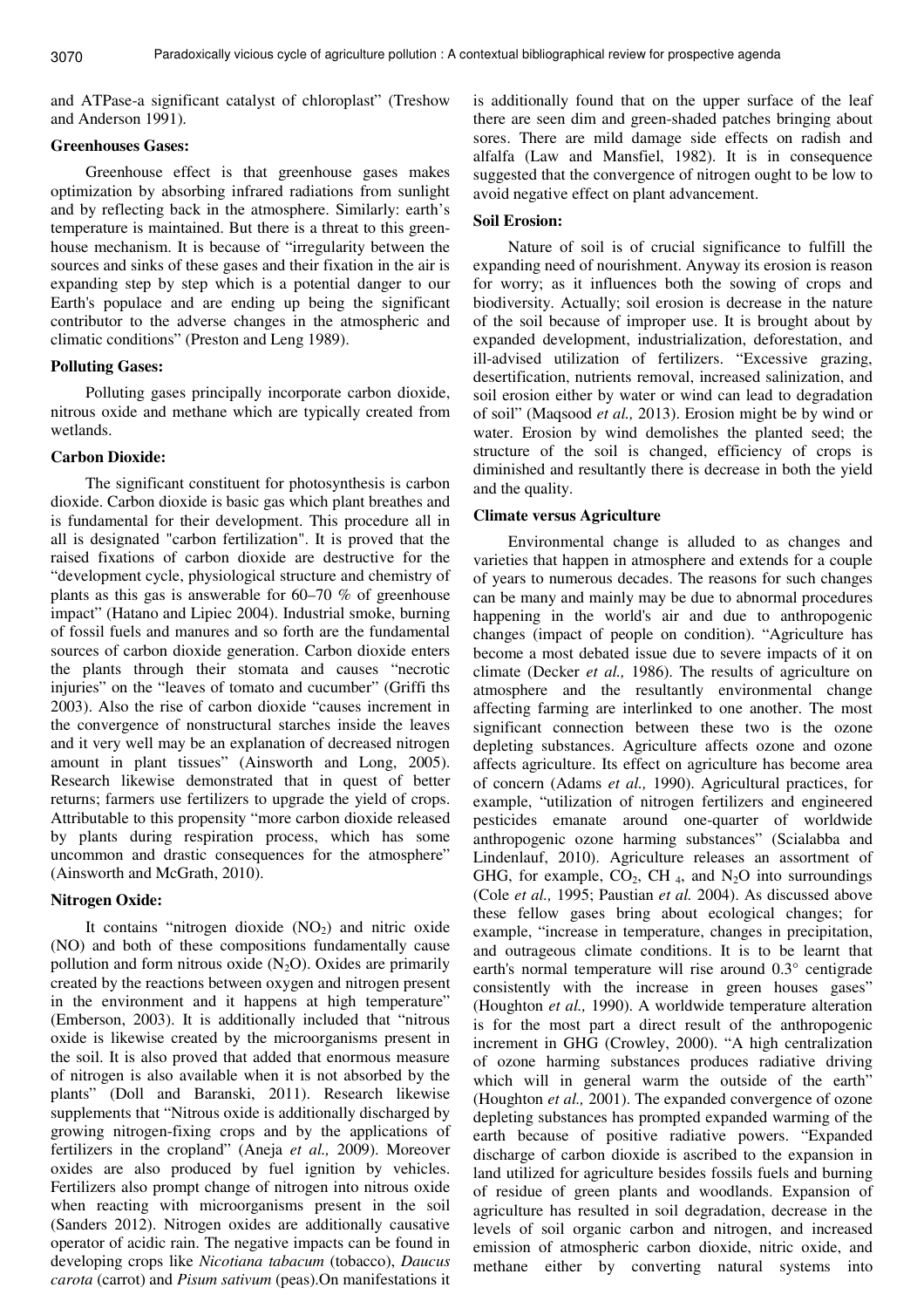agricultural system (deforestation, biomass) or by soil management practices (use of fertilizers)" (Tavi and Lal, 2013). It is repeatedly accepted that high level of carbon dioxide and methane mostly contribute to warming. "Microbial decomposition or burning of soil organic matter (SOM) and residuary waste is the main source of release of carbon dioxide" (Janzen, 2004; Smith, 2004). It is further added that "methane emission, due to enteric fermentation, is one of the most significant sources of GHG emissions from agriculture. It mostly accounts for 4–5 % of the world anthropogenic gas emissions" (Scialabba and Lindenlauf, 2010). It is worthwhile to mention that the challenges to climate from ever increasing farming practices can be nullified by agricultural communities itself. Farming with perennials, protecting natural habitats and friendly production of livestock are some of the alternatives (Scherr and Sthapit, 2010). "Although many programs have been formed to lessen the emission of GHG yet the increased food demands have kept the release of these gases at higher rate. The application of different practices including reduced tillage systems, management of crop residues, nutrient and pest management and their control, agroforestry, use of biochar as soil amendment, and other agricultural technologies are some recommended managing practices which will help in reducing the impact of agriculture on climate and environment" (Tavi and Lal, 2013).

### **FARMING VERSUS CONTAMINATION**

Agriculture burning is the main factor for pollution emanating from agriculture. Burning of waste and residual material in the process of carrying the job of farming leads to this type of pollution. Shrubs, pests are example of residual wastes. Bushes, straws are case of leftover squanders. The way toward destroying waste material which comes usually from agrarian practices brings about the emanation of certain synthetic substances, smoke, and particulate issue. "Particulate matter pollutes the air which is destructive for our wellbeing. Agriculture burning likewise discharges carbon, carbon dioxide, carbon monoxide and sulfur dioxide which influence air as well as the crops" (Jenkins *et al.,* 1996; Werther *et al.,* 2000). It is further added that "residual waste of rice and wheat as a rule adds to the creation of numerous gases" (Venkataraman *et al.* 2006).Recently, in India the Supreme Court of India took intense perspective on air pollution rising up out of the stubble burning of paddy straw waste and pulled up Government of Haryana Uttar Pradesh and Punjab(States in the National Capital Region or NCR) for neglecting to take adequate measures to avoid poisonous emanations from crop burnings and Industries (Source-PTI, November 04, 2019).

# **Utilization of Fertilizers**

To build fruitfulness, fertilizers are added in soil. "Nitrogen, phosphorous and potassium are available as essential supplements in fertilizers. Increased amount of concoction fertilizers applied to plants influences the air and discharges nitrogen oxides, for example,  $NO<sub>2</sub>$ , and  $N<sub>2</sub>O$ causing air contamination"(Savci 2012). In developed nations there has been decline in the utilization of fertilizers due of its negative impacts. But in underdeveloped nations fertilizers are as yet utilized in over the top amounts. Research demonstrated that fertilizers produce 1.2 % of ozone depleting substances into the earth (Kongshaug 1998). Methane gas; "the fields where rice is developed are

overflowed with water. This is the fundamental main source of methane gas creation" (Zhuang *et al.,* 2009). These fields provide conducive and positive conditions to the methanogenic microscopic organisms. "Humidity, natural organic substances produce methane gas which eventually contaminates the air" (Sandin, 2005). Particulate Matter; "Particulate issues are the blend of sulfate, natural and basic carbon, strong mixes, dust, nitrate, smoke, and little droplets of fluid" (Jacob and Winner, 2009). It can likewise be come about because of wind erosion disintegration; cultivating process performed to prepare land for agricultural purposes; by residual burnings and can likewise be framed during the responses of sulfur and nitrogen oxides. This seriously influences the vegetation by meddling with the pesticides. Other than this; basic residue created as particulate issue may expand the alkalinity of the developing area and in result represses the yield development and death of leaf tissues (Lemke *et al.,* 2004).

#### **Farming versus Water Pollution**

Agriculture worldwide accounts for 70% of water withdrawals for irrigation. It is proved that there is need of 2000-3000 liters of water to satisfy daily dietary need of a single person. It is to be remembered that over 7 billion people inhibit the planet earth today. It requires quantity of water that would fill a canal ten meters deep, 100 meters wide and 2100 kilometers long. To build the crop yields agriculturists include Nitrogen and Phosphorous constituent fertilizers. "Supplements of nitrogen and phosphorous are required for the development of the plant; be that as it may, plants utilize just the necessary measures of these supplements, and overabundance supplements are typically connected with filtering and unnecessary spillover move from land to water bodies" (Tunney *et al.,* 2010).This "transfer of nitrogen and phosphorous increases their substance constituents in the surface water, ground water and soil" (Volk *et al.* 2009). The degree of move of unused components to water bodies and harm done depends upon the site situations, type of soil, chemistry of soil and fertilizers added for cultivating (Doody *et al.,* 2012). It is proved by the research that "the procedure of spillage of these supplements into water bodies at last causes eutrophication, and as indicated by one report, around 55 percentage of exorbitantly enriched surface water in Europe is brought about by agriculture generally by the loss of these supplements from soil into surface water" (Vörösmarty *et al.,* 2010; Sutton *et al.,* 2011). Analysts proved that due to losing of components of nitrogen and phosphorous in the water frameworks; the water quality in the USA is poor (Sharpley *et al.,* 2008). Similarly; "A survey was led in Shanghai, China, to analyze the grouping of nitrogen and phosphorous in groundwater and surface water. The outcomes indicated that this nonpoint source-contaminated groundwater and surface water was unfit for drinking purposes. The centralization of nitrogen in surface water was 6.3 mg per liter, while in groundwater, 16.85 mg of nitrogen per liter was determined. Further investigations confirmed that contamination of groundwater is brought about by nitrogen-based fertilizers utilized in peach plantation" (Shen *et al.,* 2012). Agriculture records for 70% of water withdrawals for water system. The area under water system from 139 million hectares in 1961 to 320 million hectares in 2012 has dramatically increased. 97% of the water on earth is salt water and only 3% is the fresh water. Aquaculture especially in Asia has developed more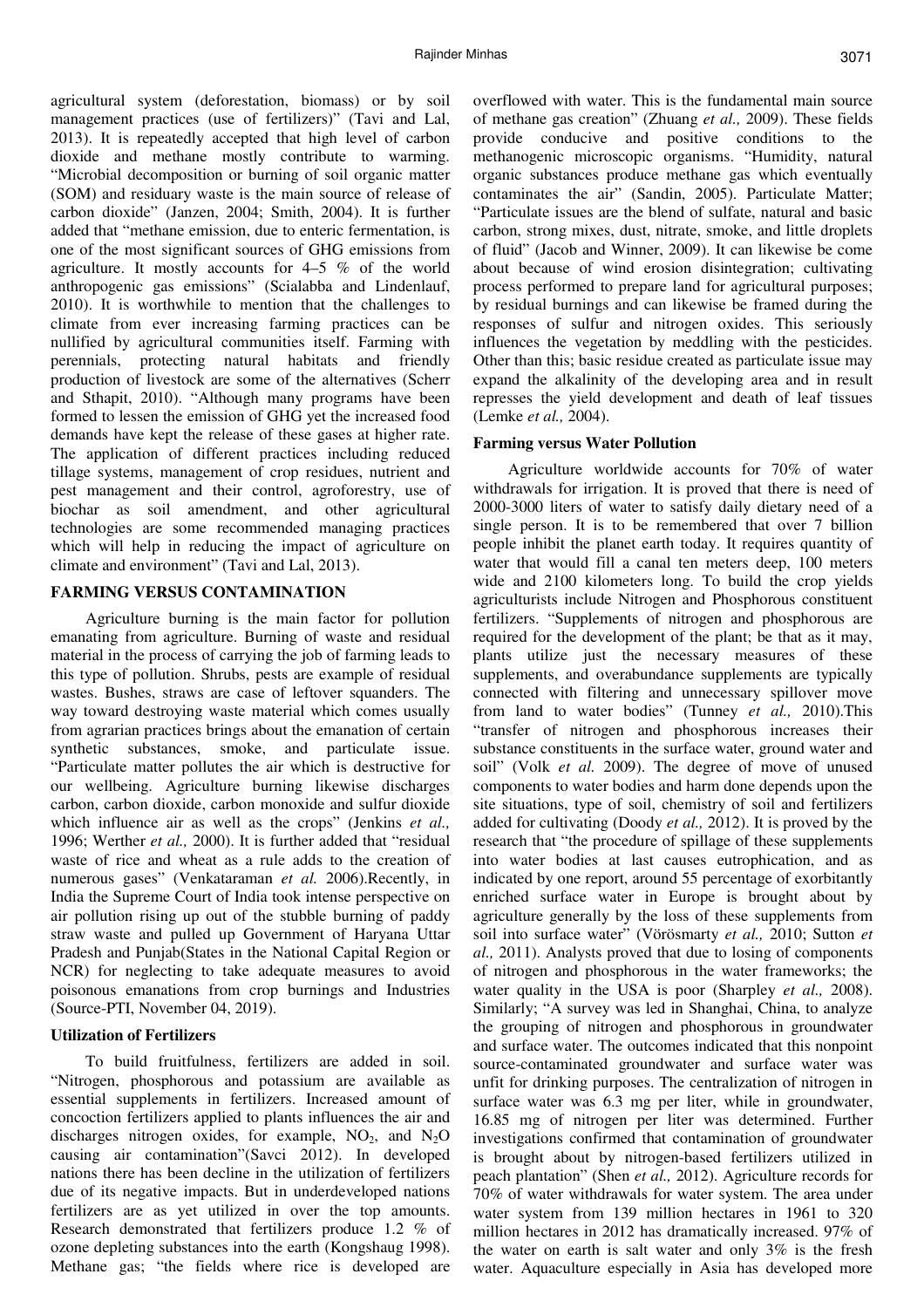than 20fold since the 1980s.Agriculture influences oceanic frameworks called eutrophication which is brought about by the gathering of the supplements in lakes and seaside waters affecting biodiversity and fisheries. It is the significant reason for water contamination. As indicated by "a report of Food and Agriculture Organization (FAO) of the United Nations and the Water, Land and Ecosystems (WLE) program drove by the International Water Management Institute detonating harm in journey of nourishment has put high natural impressions. Discharge of enormous amounts of agrochemicals, natural waste; medicate deposits, silt, fish excreta, uneaten feeds and saline seepage into water bodies is the fundamental sources of water contamination. Meat from Industrial ranches contributes unfeasible increases and water quality corruptions. It must be acknowledged that the development in the farming generation has been accomplished through the concentrated utilization of inputs, for example, pesticides and substance fertilizers. Today worldwide market for pesticides is worth more than USD 35 billion dollars for every year. Nations like Argentina, Malaysia, South Africa and Pakistan are encounters twofold digit development in the force of pesticide use". Significant level of Nitrates in water is the principle sources of contamination. Conceivably lethal disease in newborn children like "blue baby syndrome" is just because of commonness of over the top nitrates in water. "The Royal Commission of Environmental Pollution (RCEP) published the seventh report called-Agriculture and Pollution in 1979. The report examined the effects of different patrons utilized in agrarian practices, for example, fertilizers and pesticides". In any case, at present contamination has taken serious forms due to complex frameworks (Moss, 2008). Ground crops like cabbage, strawberries and carrot; whenever developed in soils inundated with phosphorous and nitrogen mollified dirtied water is the significant reason for sicknesses like; Typhoid, cholera, ascariasis (brought about by Ascaris lumbricoides), amoebiasis (amoeba, *Entamoeba histolytica*), giardiasis (protozoan, *Giardia lamblia*) and enteroinvasive *Escherichia coli* (Abbasi *et al.* (2014).

### **Conclusions and Suggestions**

### **Strategies and Incentives:**

There is have to have legitimate structure to control the hazard of pollution. The administering framework must envision PROACTIVELY for in setting support. Government sponsorships: Time has come that the government should evolve systems like, In the US, "The corrosive Rain Program (ARP) built up under Title IV of the 1990 Clean Air Act (CAA) Amendments orders decreases in the outflows of sulfur dioxide  $(SO_2)$  and nitrogen oxides  $(NO_X)$ ". EPA- US. It is considerable that in country India legislature of Punjab State through Village Governing frameworks to control air contamination has announced money prize of Rupees Two Thousand and Five hundred (Rs. 2,500/-) to small and marginal farmers (with land holding less than five acres) who didn't practiced stubble and rice straw burnings strategy for eliminating crop residues and leftovers. This money impetus will go about as an inspiration for cultivating network to "NOT BURN" agriculture wastes and adopt different measures viz precisely tiling the residue deposits itself in the soil tiled and so forth. (Source: The Tribune, dated, November 14, 2019).

## **On farm reactions:**

Utilization of the management procedures can be remembered for the on farm reactions to help control contamination. Building up security zones inside and around farms in addition to powerful water system plans control relocation of toxics poisons to water bodies. Off farm reactions:

It is all around acknowledged that to lessen the water contamination and relieving the amphibian weight of pollutions on biological system there is need to embrace feasible and successful techniques. There is need to control the release of toxins in the ecological system. In context off farm systems, for example, "riparian cushion" and "vegetative strips or built wetlands" are financially savvy measures to decrease the heaps entering in surface water bodies. It is hence fundamental that there ought to be incorporated frameworks for "integrated systems" where waste as output from one framework becomes contribution for a subsequent framework. Likewise; there is a need to elevate forthright research to create more techniques to control contamination.

## **Corporate Initiatives:**

There are activities required on the part of businesses like corporate to work to make a pattern of contamination control. The idea of "Green Banking" has developed on the scene to set out this fiendishness. In green banking the corporate bankers act in a manner to help spotless and green condition by falling back on siphoning the cash into those divisions who score carbon credits and so on. For instance in India:

- Bank of Baroda offered inclination to natural amicable tasks like breeze plants; biomass and sun based force ventures which help in picking up "carbon credits".
- Canara Bank turned to ecologically cordial activities by advancing telebanking, portable banking, and sunlight based force biometrics ventures.
- ICICI Bank began "Practice environmental awareness Initiatives" by offering green items, green commitment and green correspondence.
- HDFC took different measures to diminish carbon impressions. It turned to squander the board and paper and vitality use efficiencies.
- Kotak Mahindra Bank took "THINK GREEN" activities and received measures to diminish paper squander the executives and worked together with clients by marking e-explanations. It made clients accomplices in 'Develop Trees.com' when it planted one sapling for the benefit of each client for each eexplanation.
- IndusInd Bank started Green Office Project under which sun powered fueled ATMs are introduced in different pieces of the India nation to move toward vitality sparing and decrease  $CO<sub>2</sub>$  outflows.
- HSBC Group to drive productivity and to diminish cost and operational effects on condition has set separate focuses for server farm in term of paper utilization and business air travel.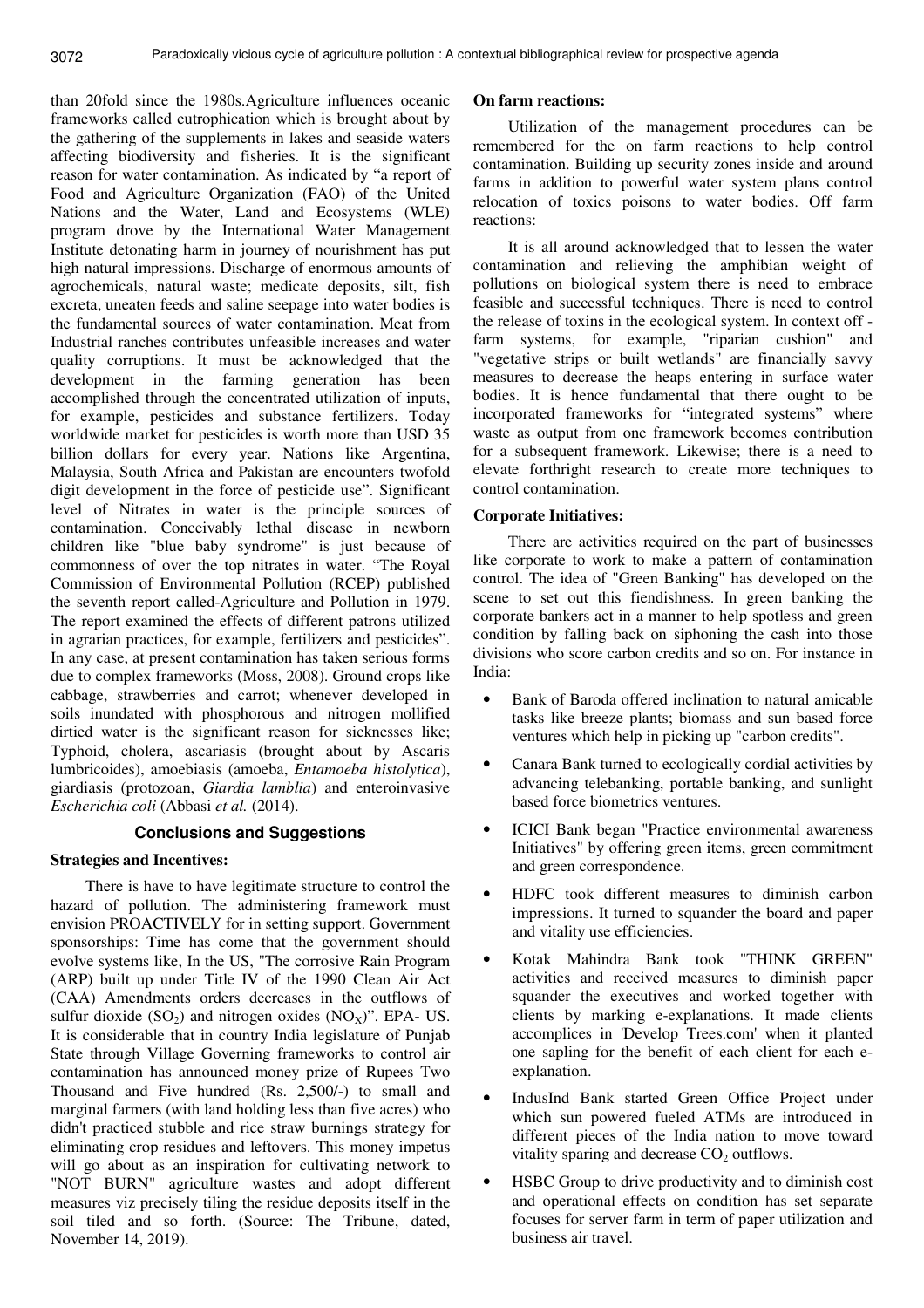- IDBI Bank is offering different types of assistance in the field of Clean Development Mechanisms (CDM) to its customer.
- In Context Research:

The utilization of biological pest control agents, or utilizing predators, parasitoids, parasites, and pathogens to control agriculture pests , can possibly diminish agricultural contamination related with pest control methods involving, for example, pesticide use. It is to be learnt that the benefits of introducing biological control operators have also been generally debated. Once introduced, the induction of a bio control agents can be irreversible. Potential biological issues could incorporate when such bio agents move from agricultural arena into regular natural habitats, and hostexchanging or adjusting to use a native species. What's more, foreseeing the results in complex environments and potential natural effects preceding induction can be troublesome. One case of a bio control program that brought about environmental harm happened in North America, when a parasitoid of butterflies' introduction to control gypsy moth and brown tail moth likely brought about the decrease and extirpation of a few local silk moth species.

Yet specific research to adapt up to rising difficulties and alerts is the need of the time. The news that a group of researcher drove by the University of Sheffield in the UK comprehended the mind boggling "structure of one of the key segments of photosynthesis is a development that could prompt the procedure being 'overhauled' to better returns to meet dire nourishment security needs" is exceptionally appreciable. It uncovers the structure of cyctochrome b6f-the protein complex that fundamentally impacts plant development through photosynthesis (Source: The tribune, Dated November 14, 2019).

# **References**

- Adams, M.R.; Chang, C.C.; McCarl, B.A. and Callaway, M.J. (1990). The role of agriculture in climate changes: a preliminary evaluation of emission control strategies. In: Conference on global change: economic issues in agriculture, forestry and natural resources, Washington, DC
- Agrawal, M. (2005). Effects of air pollution on agriculture: an issue of national concern. Natl Acad Sci Lett (India) 28: 93–106.
- Ainsworth, E.A. and Long, S.P. (2005). What have we learned from  $15$  years of free-air  $CO<sub>2</sub>$  enrichment (FACE)? A meta-analytic review of the responses of photosynthesis, canopy properties and plant production to rising  $CO<sub>2</sub>$ . New Phytol., 165: 351–372.
- Ainsworth, E.A. and McGrath, J.M. (2010). Direct effects of rising atmospheric carbon dioxide and ozone on crop yields. Clim Change Food Sec., 37: 109–130.
- Aneja, V.P.; Schlesinger, W.H. and Erisman, J.M. (2009). Effects of agriculture upon the air quality and climate: research, policy, and regulations. Environ Sci Technol., 43: 4234–4240.
- Cohen, C.J.; Grothaus, L.C. and Perrigan, S.C. (1981). Effects of simulated sulfuric acid rain on crop plant. Agricultural Experiment Station Oregon State University, Corvallis.
- Decker, W.L.; Jones, V.K. and Achuntuni, R. (1986). The impact of climate change from increased  $CO<sub>2</sub>$  on American agriculture. U.S. Department of Energy, Washington, DC, DOE/NBB-0077
- Del Valle-Tascon, S. and Carrasco-Rodriguez, J.L. (2004). Impact of ozone on crops. R Dris and SM Jain (eds). Production practices and quality assessment of food crops, "Preharvest Practice" 2004 Kluwer Academic Publishers Netherlands, 1: 189–208.
- Doll, J.E. and Baranski, M. (2011). Field crop agriculture and climate change. Climate change and agriculture fact sheet series, 1–4.
- Doody, D.G.; Archbold, M.; Foy, R.H. and Flynn, R. (2012). Approaches to the implementation of the Water Framework Directive: targeting mitigation measures at critical source areas of diffuse phosphorus in Irish catchments. J Environ Manage, 93: 225–234.
- Emberson, L. (2003). Air pollution impacts on crops and forests: an introduction. Air pollution impacts on crops and forests: a global assessment, 4: 338.
- Abbasi, A. *et al.* (2014). Agricultural Pollution: An Emerging Issue. https://www.researchgate.net/publication/ 272621253 pp.
- Gautam, R. and Bhardwaj, N. (2010). Bioaccumulation of fluoride in different plant parts of Hordeum vulgare (barley) var. rd-2683 from irrigation water. Fluoride, 43: 57–60.
- Gautam, R.; Bhardwaj, N. and Saini, Y. (2010). Fluoride accumulation by vegetables and crops grown in Nawa Tehsil of Nagaur district (Rajasthan, India). J Phytol., 2: 80–85.
- Griffiths, H. (2003) Effects of air pollution on agricultural crops. Revision of factsheet air pollution on agricultural crops. Ministry of Agriculture and Food, Ontario, Canada.
- Guderian, R. (1985). Effects of pollutant combinations. In: Guderian R (ed) Air pollution by photochemical oxidants. Springer, Berlin, 246–275.
- Hatano, R. and Lipiec, J. (2004). Effects of land use and cultural practices on greenhouse gas fluxes in soil. Acta Agrophysica, 109.
- Heagle, A.S. (1989). Ozone and crop yield. Annu Rev Phytopathol, 27: 397–423.
- Heath, R.L. and Taylor, G.E. (1997). Physiological processes and plant responses to ozone exposure. In: Sandermann H, Wellburn AR, Heath RL (eds) Forest decline and ozone. Spinger, Berlin, 317–368.
- Houghton, J.T.; Ding, Y.; Griggs, D.J.; Naguer, M.; Vanderlinden, P.J.; Dai, X.; Maskell, K. and Johnson, C.A. (2001). Climate change 2001: the scientifi c basis. Cambridge University Press, Cambridge.
- Houghton, J.T.; Jenkins, G.J. and Ephraums, J.J. (1990). Climate change: the IPCC scientifi c assessment. Cambridge University Press, Cambridge, p 365.
- Jacob, D.J. and Winner, D.A. (2009). Effect of climate change on air quality, vol 43. Elsevier Amsterdam, 51– 63.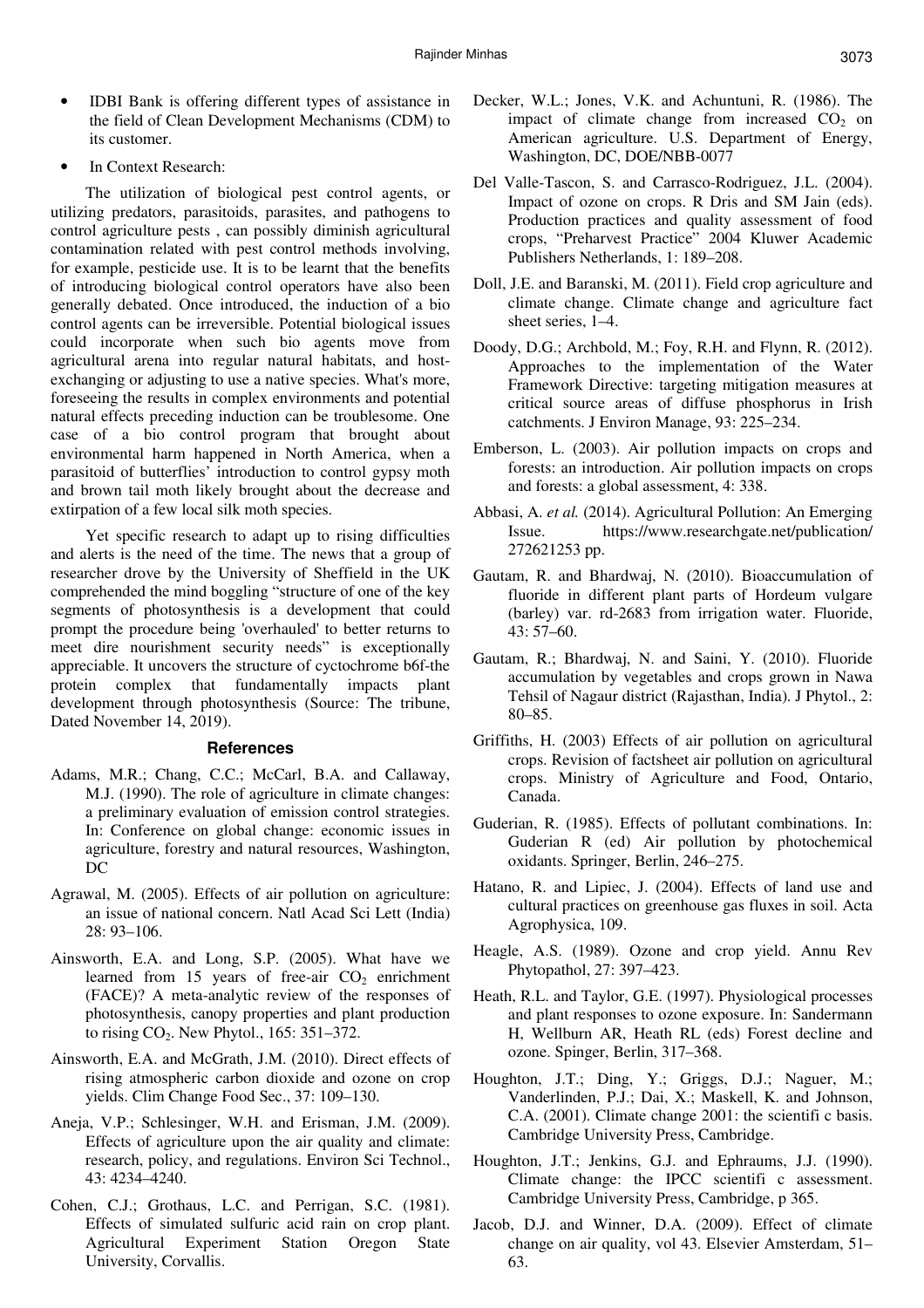- 3074
- Janzen, H.H. (2004). Carbon cycling in earth systems—a soil science perspective. Agric Ecosyst Environ 104: 399– 417.
- Jenkins, B.; Jones, D.; Turn, S. and Williams, R. (1996). Emission factors for polycyclic hydrocarbons from biomass burning. Environ Sci Technol., 30: 2462–2469.
- Khan, F.R. (2012). Brick kiln emissions affect crop yields, study finds. Scidev Net, viewed 16 Nov 2012
- Kongshaug, G. (1998). Energy consumption and greenhouse gas emissions in fertilizer production. IFA Technical Conference, Marrakech, Morocco, 18.
- Law, R.A. and Mansfiel, T.A. (1982). Oxides of nitrogen and green house atmosphere. Effects of gaseous air pollution in agriculture and horticulture. Butterworth, 93–112.
- Lemke, R.; McConkey, B. and Janzen, H. (2004). Impacts of agriculture on air quality (with emphasis on  $CO<sub>2</sub>$  and N<sub>2</sub>O). Agric Agri-Food Can 23–36.
- Maqsood, M.A.; Hussain, S.; Aziz, T. and Ashraf, M. (2013). Sustainable agriculture through integrated soil fertility management on degraded lands. SA Shahid *et al*. (eds), Developments in Soil Salinity Assessment and Reclamation: Innovative Thinking and use of marginal soil and water resources in irrigated agriculture, 759– 776.
- Matsubara, M.; Morimoto, S.; Sase, H.; Ohizumi, T.; Sumida, H.; Nakata, M. and Ueda, H. (2009). Longterm declining trends of river water pH in Central Japan. Water Air Soil Pollution, 253–265.
- Miller, J.E. (1987). Effects of ozone and sulphur dioxide stress on growth and carbon allocation in plants. Rec Adv Phytochem, 1: 55–100.
- Minhas, R. (2019). Organic farming, scenario of India-A bibliographical Review. Plant Archives 19: 802-809.
- Moss, B. (2008). Water pollution by agriculture. Philos Trans R Soc B 363: 659–666.
- Mudd, J.B. (1975). Sulfur dioxide. In: Mudd JB, Kzozlowski TT (eds) Responses of plants to air pollution. Academic, New York, 9–22.
- Picazo-Tadeo, A.J.; Gomez-Limon, J.A. and Reig-Martinez, E. (2011). Assessing farming eco efficiency: a data envelopment analysis approach. J Environ Manage, 92: 1154–1164.
- Preston, T.R. and Leng, R.A. (1989). The greenhouse effect and its implications for world agriculture, the need for environmentally friendly development. Livest Res Rural Dev., 1.
- Roy, S.; Beig, G. and Ghude, S. (2009). Exposure-plant response of ambient ozone over the tropical Indian region. Atmos Chem Phys Dis., 9: 4141–4157.
- Runeckles, V.C. and Chevone, B.I. (1991). Crop responses to ozone. Surface level ozone exposures and their effects on vegetation. Lewis Chelsea, 157–220.
- Sanders, R. (2012). Fertilizer use responsible for increase in nitrous oxide in atmosphere. News Center, Berkeley. Available at http://newscenter.berkeley.edu/2012/04

/02/fertilizer-useresponsible- for-increase-in-nitrousoxide-in-atmosphere/

- Sandin, S. (2005). Present and future methane emissions from rice fi elds in DôngNga.c commune,Hanoi, Vietnam, Göteborg University, Department of Physical Geography, 41.
- Savci, S. (2012). An agricultural pollutant: chemical fertilizer. Int J Environ Sci Dev 3: 77–80
- Scharlemann, J.P.W.; Balmford, A. and Green, R.E. (2005). The level of threat to restricted-range bird species can be predicted from mapped data on land use and human population. Biol Conserv, 123: 317–326.
- Scherr, S.J. and Sthapit, S. (2010). Mitigating climate change through food and land use. World watch Report 179.
- Scialabba, N.H. and Lindenlauf, M.M. (2010). Organic agriculture and climate change. Renew Agric Food Syst., 25: 158–169.
- Sharpley, A.N.; Kleinman, P.J.A.; Heathwaite, A.L.; Gburek, W.J.; Folmar, G.J. and Schmidt, J.P. (2008). Phosphorus loss from an agricultural watershed as a function of storm size. J Environ Qual 37: 362–368.
- Shen, G.; Huang, X.; Zhou, P.; Wang, L. and Zhi, Y. (2012). Non-point source pollution characteristics of agriculture-derived nitrogen in groundwater in suburban area of Shanghai based on models. Springer, Heidelberg, 32–42.
- Smith, P. (2004). Engineered biological sinks on land. In: Field CB, Raupach MR (eds) The global carbon cycle, Integrating humans, climate, and the natural world. Island Press, Washington, DC, 479–491.
- Sutton, M.; Oenema, O.; Erisman, J.W.; Leip, A.; Grinsven, H. and Winiwarter, W. (2011). Too much of a good thing. Nature, 472: 159–161.
- Tabatabai, M.A. and Olson, R.A. (1985). Effect of acid rain on soils. Crit Rev Environ Control, 15: 65–10.
- Tavi, I. and Lal, R. (2013) Agriculture and greenhouse gases, a common tragedy. A review, vol 33. Springer, Heidelberg, 275–289
- Treshow, M. and Anderson, F.K. (1991). Plant stress from air pollution. Wiley, Chichester, 283.
- Telesiński, A.; Śnioszek, M.; Smolikn, B.; Malinowska, K.; Mikiciuk, M.; Cichocka, J. and Zakrzewska, H. (2011). Fluoride uptake in hydroponic culture by different clones of Basket Willow, Salix VimI. Res Rep., 4: 255– 259.
- Tunney, H.; Kirwan, L.; Fu, W. and Culleton, N. (2010). Long term phosphorus grassland experiment for beef production – impact on soil phosphorus levels and animal liveweight gains. Soil Use Manage, 26: 237– 244.
- Vanni, M.J.; Arend, K.K.; Bremigan, M.T.; Bunnell, D.B.; Garvey, J.E.; Gonzalez, M.J.; Renwick, W.H.; Soranno, P.A. and Stein, R.A. (2005). Linking landscapes and food webs: effects of omnivorous fi sh and watersheds on reservoir ecosystems. BioSciences, 55: 155–167.